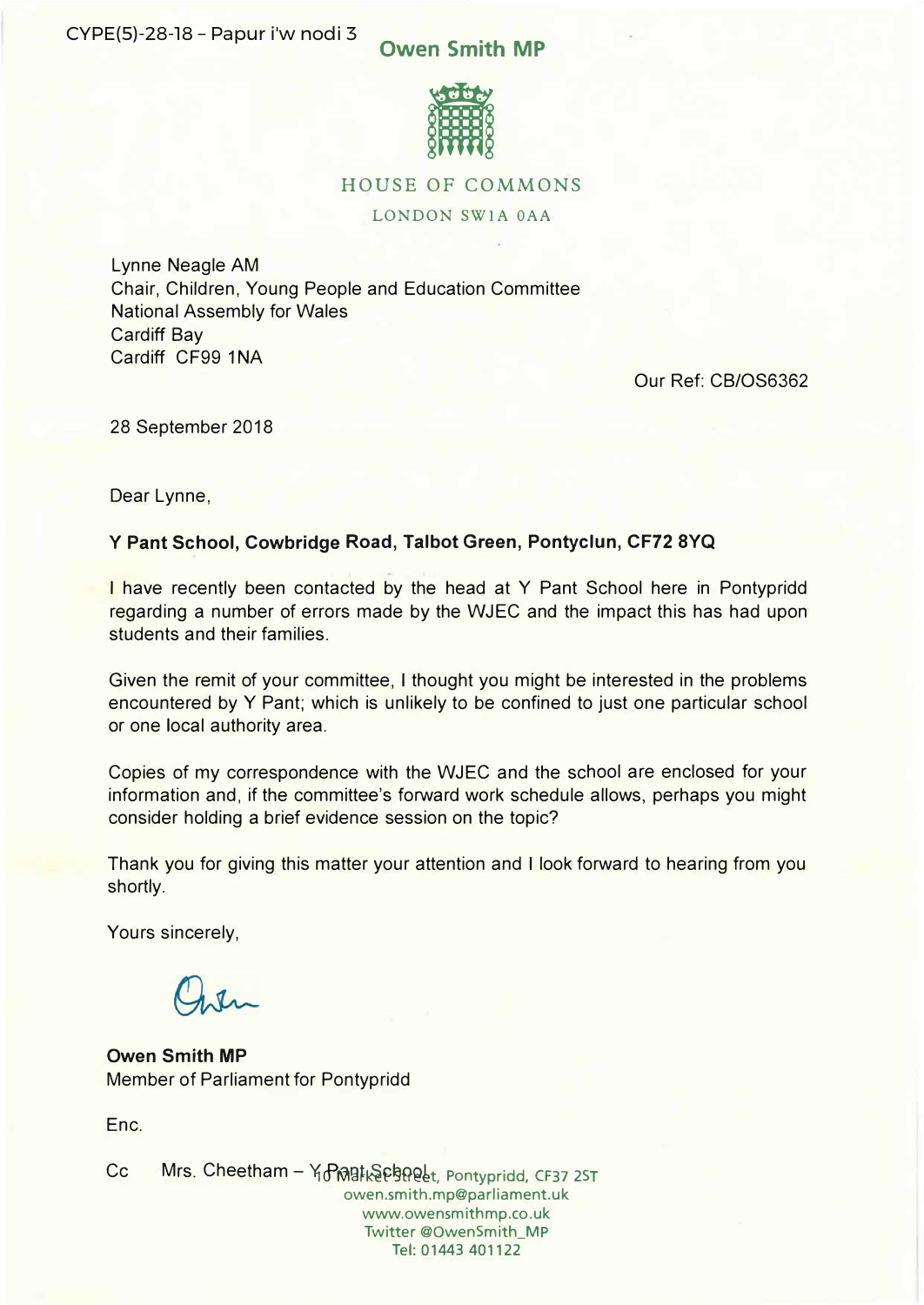

Cowbridge Road, Talbot Green, Pontyclun, CF72 8YQ **Ffon/Tel:** 01443 562250 **Gwefan/Website:** www.ypant.co.uk Ebost/E-mail:enquiries.ypantcomp@rctednet.net

<sup>24</sup>th September 2018

Ms Melhuish, WJEC, 245, Western Avenue, Cardif<sup>f</sup> . CFS 2YX

Dear Ms Melhuish,

# **Further concerns surrounding the Unit 2 AS English - Summer Series**

Thank you for your response dated  $20<sup>th</sup>$  September.

Unfortunately I feel the need to place another complaint about the Quality Assurance process for the above qualification.

We entered 21 candidates in the summer series for AS Literature. WJEC identified 2 clerical errors which you contacted us about earlier this month.

In receiving this communication I was under the impression that all checks for our 21 scripts were, whilst three weeks late after the results date, completed. It would appear however that this was not the case.

On the  $20<sup>th</sup>$  September, as a result of a different pupil requesting a re-mark a clerical check was completed where a 10 mark error was identified changing the grade from a B to an A.

I have to point out that this candidate has been part of the Seren Network and this summer attended the School. She wanted to read and has been distraught at her 'B' grade which was totally unexpected. As a result of her initial result her application to has been placed on hold. She simply did not feel she would secure a place with a 'B' at AS level in her key subject area.

I respectfully ask for reassurance of two things:

**Pennaeth / Headteacher: Mrs Bev Cheetham**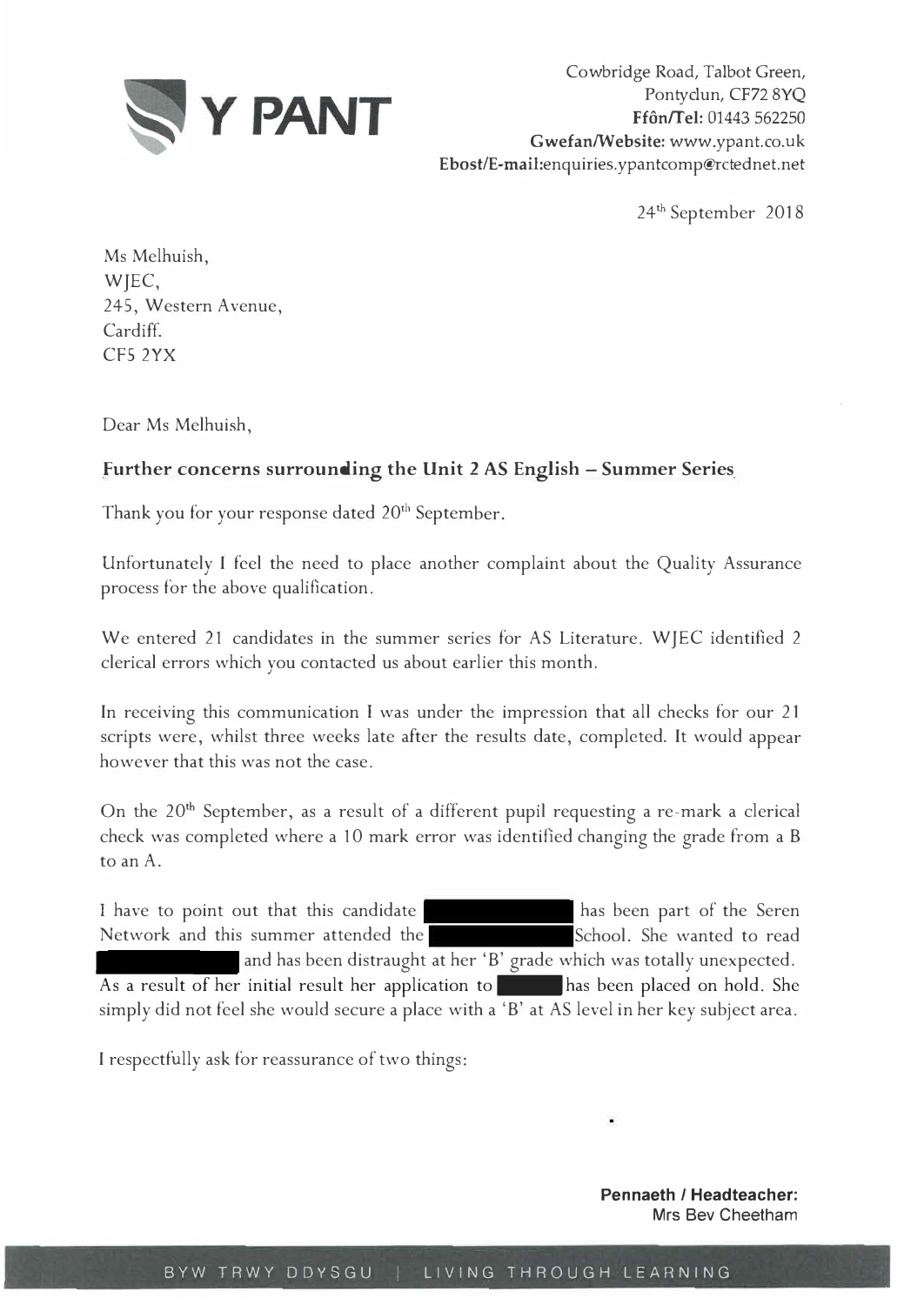

• Confirmation that the examiner's marking is within tolerance and correct.

Given that the marks have been entered incorrectly on three papers one has to wonder whether the marking itself is up to standard. Our English department have expressed a number of surprises at the results. Our English department has an excellent record of accurately tracking pupil outcomes. Many of them are examiners themselves.

• That **all** clerical checks for **all** our candidates have now been completed.

Why did it take a remark application to pick up yet another clerical error? When would this clerical error, which is pivotal to this young person's future, have been detected? Surely a batch of same centre scripts are checked together?

The service we have been provided with this summer is simply not good enough. I know we are not alone in our concerns and am aware of other cases within the LA where the board has failed students by losing papers or simply not completing QA checks.

At Y Pant three young lives are in turmoil by the lack of diligence and due care in your QA processes. As the only exam board in Wales it is imperative that the pupils, parents and educators of Wales have faith in the system. Recurring problems such as these, currently prevents us from having this.

Yours sincerely,

 $\frac{1}{2}$ 

Mrs. B. Cheetham Headteacher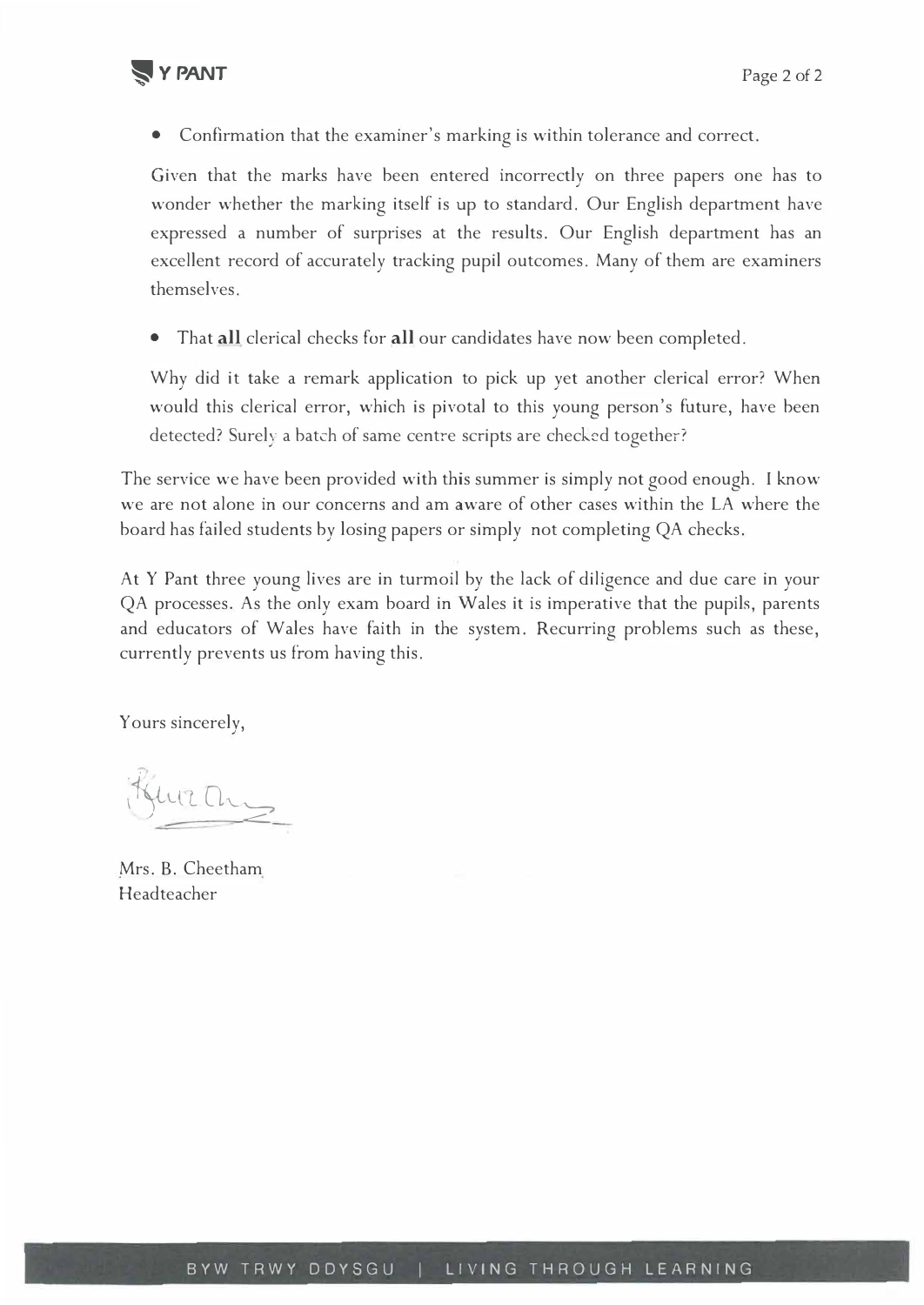**Kirsty Williams AC/AM Ysgrifennydd y Cabinet dros Addysg Cabinet Secretary for Education** 



**Llywodraeth Cymru Welsh Government** 

Eich cyf/Your ref CB/OS6362 Ein cyf/Our ref KW/02062/18

Owen Smith MP Member of Parliament for Pontypridd House of Commons **Westminster** London SW1A OAA

Owen.Smith.MP@parliament.uk

26 September 2018

Dear Owen

Thank you for your letter of 06 September on behalf of your constituent regarding the incorrect GCE AS English literature results issued by the WJEC.

As the Cabinet Secretary for Education, and as a parent myself, I understand the concerns and frustration felt by Mrs Cheetham, the learners and parents involved. However, as you are aware, the Welsh Ministers have no powers to intervene in this matter. The Welsh Ministers' functions relating to the regulation of qualifications and the qualifications system in Wales were repealed in 2015 with the establishment of Qualifications Wales as the independent regulator for Wales.

There are established arrangements in place through the WJEC and Qualifications Wales and I note that Mrs Cheetham has followed these procedures and has lodged a formal complaint with the WJEC.

If after following the WJEC complaint's procedure, your constituent still has concerns there is also the option of bringing the matter to the attention of Qualifications Wales as the regulator. Qualifications Wales can be contacted by e-mail on; enquiries@qualificationswales.org or by telephone on 0333 077 2701.

Further information on the process for making a complaint to Qualifications Wales can be found at:

> Bae Caerdydd • Cardiff Bay Caerdydd • Cardiff CF99 1 NA

Canolfan Cyswllt Cyntaf *I* First Point of Contact Centre: 0300 0604400<br>Gohebiaeth.Kirsty.Williams@llyw.cymru Correspondence.Kirsty. Williams@gov. wales

Rydym yn croesawu derbyn gohebiaeth yn Gymraeg. Byddwn yn ateb gohebiaeth a dderbynnir yn Gymraeg yn Gymraeg ac ni fydd gohebu yn Gymraeg yn arwain at oedi.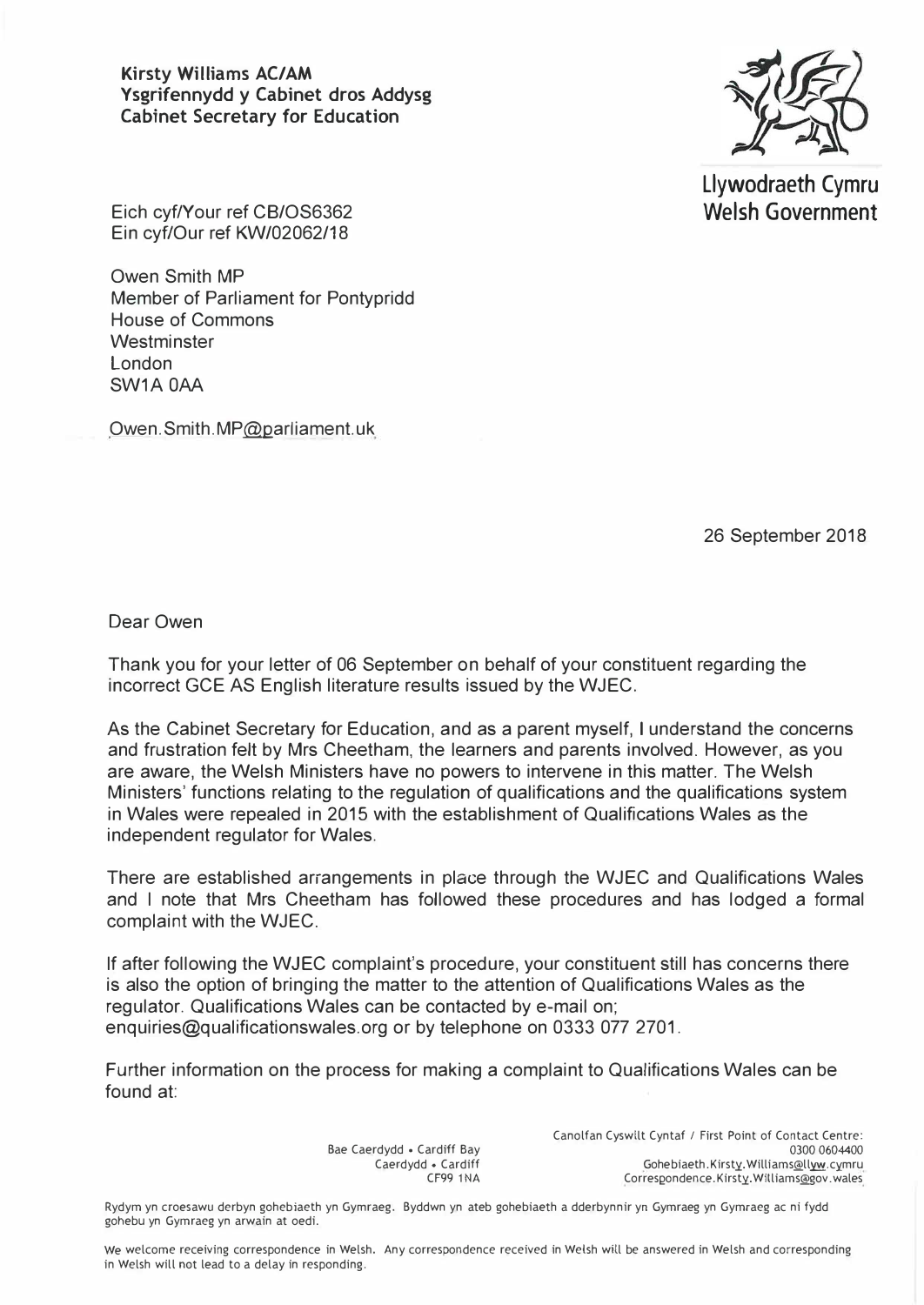http://qualificationswales.org/english/our-work/regulating-awarding-bodies/complaints-aboutawarding-bodies/

Yours sincerely

AylOulians  $K$ 

**Kirsty Williams AC/AM**  Ysgrifennydd y Cabinet dros Addysg Cabinet Secretary for Education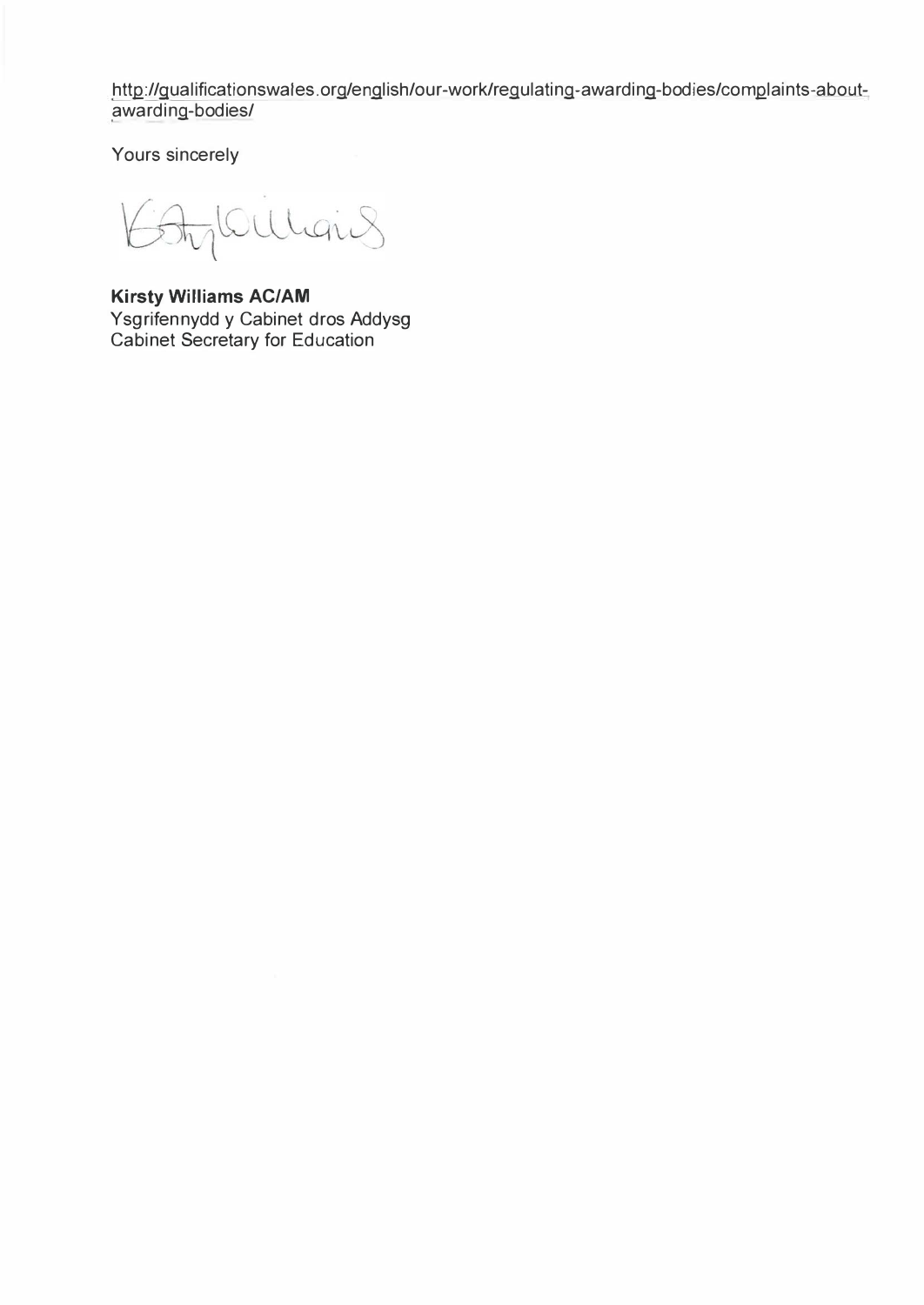

**CDOC** 245 Rhodfa'r Gorllewin, Caerdydd, CFS 2YX<br>
029 2026 5000 gwybodaeth@cbac.co.uk www.cbac.co.uk

245 Western Avenue, Cardiff, CFS 2YX 029 2026 5000 1nfo@wjec.co.uk www.wjec.co.uk

Mr **Owen** Smith MP 10 Market Street Pontypridd CF37 2ST

21 September 2018

Dear Mr Smith MP

Thank you for your letter dated 6 September which included a letter from the Headteacher of Y Pant School. I attach a copy of our response to Mrs Cheetham which addresses the issues raised in the letter.

I deeply regret that WJEC did not provide the candidates and the school with a better service this summer, and that our error caused distress for the candidates and the school. Our aim is to ensure that we always issue correct results to all candidates. Our quality assurance measures did not identify the transposition error for the two candidates at Y Pant School which led to the candidates receiving the incorrect marks and grades.

It was an extremely difficult decision to change the mark and grade of the candidate whose grade was amended from an A to a C. In all circumstances we aim to ensure that all candidates have the grade they deserve based on the evidence we have. We always consider the adverse effects a decision may have on a candidate. In this instance, we believe that it is important that the candidate has her correct mark and grade as the result may be used in making important life-decisions.

We are currently reviewing our quality assurance measures in respect of this error, to ensure that such incidents do not occur again.

Yours sincerely

odis algulario

Roderic Gillespie Chief Executive

cc Kirsty Williams, AM - Cabinet Secretary for Education Mike Evans, Chair, WJEC Mrs Bev Cheethan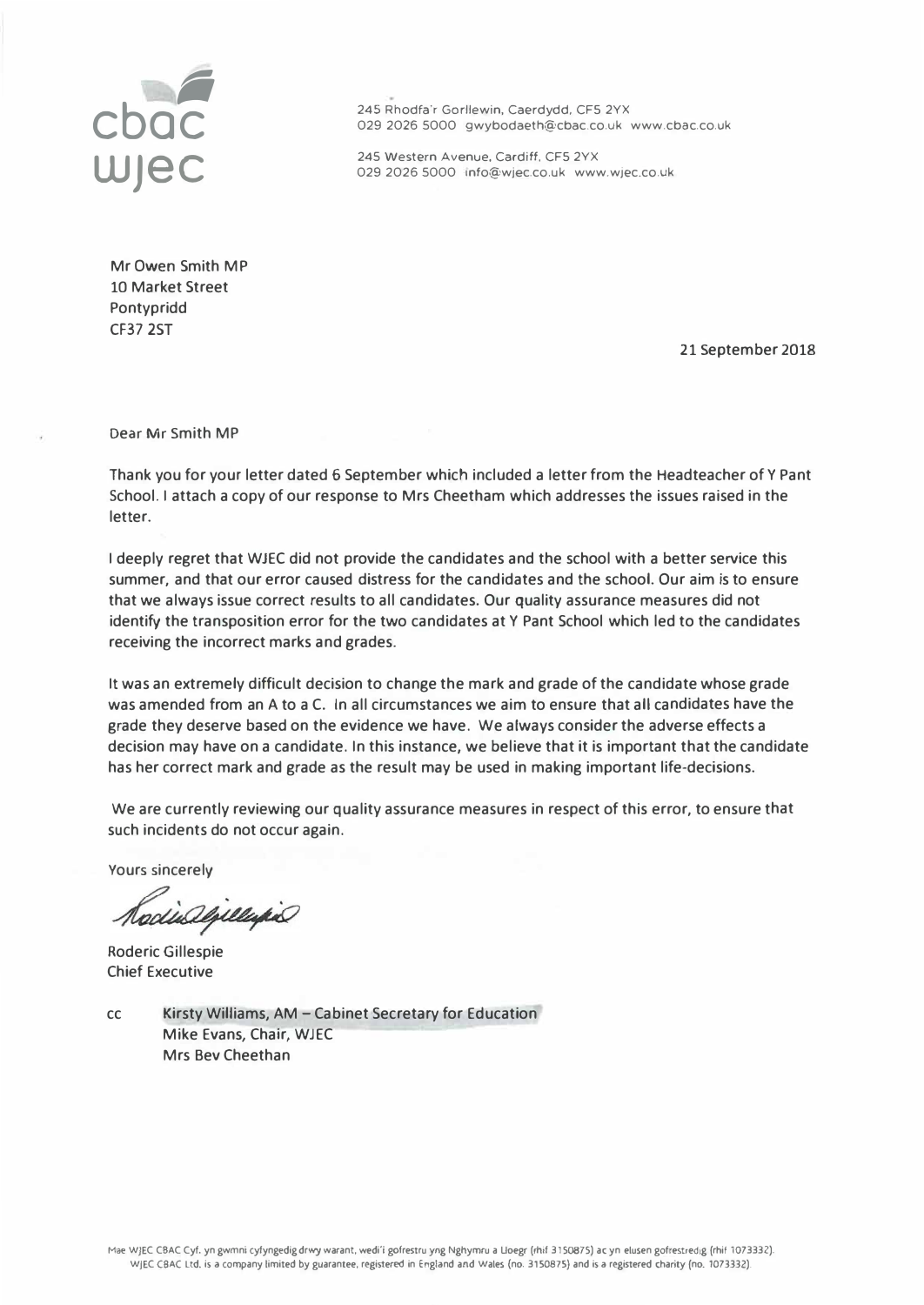

#### Qualifications & Assessment Cymwysterau ac Asesu

WJEC. 245 Western Avenue. Cardiff CF5 2YX 029 2026 5000 exams a wjec co uk www.wjec.co.uk

CBAC. 245 Rhcdta'r Go-1 ew,n. Caercydd crs 2YX 029 2026 5000 arholiadau a cbac.co.uk www.coac.co.uk

Mrs B Cheetham Headteacher Y Pant High School Cowbridge Road Talbot Green Pontyclun CF72 8YQ

<sup>14</sup>th September 2018

Dear Mrs Cheetham,

I would like to reiterate our sincere apologies for the error in reporting incorrect grades for two of your candidates studying GCE English Literature this summer. I fully understand the stress that this will have caused your students, and we are disappointed that we have not been able to provide a better service to your centre this summer.

I would like to address each of the issues you have raised in turn:

#### **1. Quality assurance measures for issuing results**

WJEC has quality assurance procedures in place to check each and every script once it has been received from the examiner. Where there are discrepancies between the marks input onto the electronic mark input system by the examiner and what is written on the script, these are corrected prior to the issuing of results. Each year, there is a small number of scripts that are not returned to WJEC on time either owing to examiner issues or delays with the post. Each examiner is provided with a Parcel Force 24 hour label to return their scripts to WJEC after the completion of marking. This is considered a secure and trackable system. Despite numerous communications between us and the examiner the scripts were unfortunately returned late to WJEC.

The examiner should have returned two parcels to WJEC on 6<sup>th</sup> August but in fact only returned one. The second parcel was not collected by Parcel Force until Thursday 16<sup>th</sup> August at 15:56, which was GCE results day. This parcel, which contained scripts for your centre, was delivered to WJEC on Monday 20<sup>th</sup> August at 10:15.

With GCSE results day on 23<sup>rd</sup> August, our clerical checkers did not have capacity to check these late GCE scripts. Following the bank holiday we contacted your centre on 3<sup>rd</sup> September when the error became known to us through our script checking process.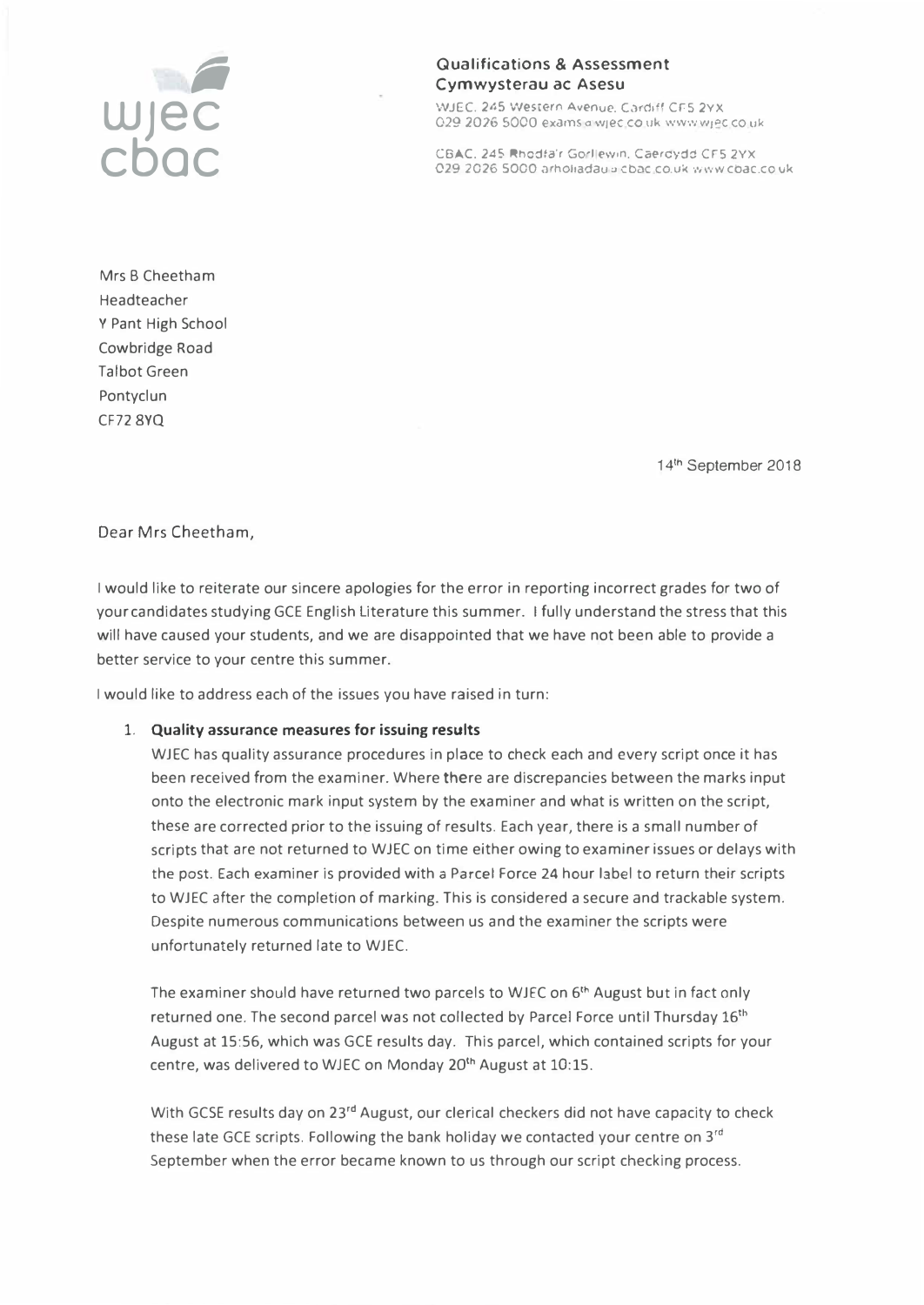

## Qualifications & Assessment Cymwysterau ac Asesu

WJEC, 245 Western Avenue, Cardiff CF5 2YX 029 2026 5000 exams a wiec co uk www.wiec.co uk

CBAC. 245 Rhodfa r Gorllewin, Caeroydo CF5 2YX 029 2026 5000 arholiadau a cbac co.uk www.ccac.co.uk

It is a difficult decision to take whether to withhold candidates' results when the scripts have not been returned in sufficient time for these important quality checks to take place. In the vast majority of cases of this nature, grades remain the same. However, we fully acknowledge that even one error is not acceptable. The examiner is fully aware of the transposition error, the delay in returning the scripts to us and the severe consequences of these actions.

## 2. & **3. Pupil well-being and communications**

At WJEC every candidate matters. Our aim is to get the right grade, first time, on time, every time. We apologise if you felt that we were insensitive in conveying the message regarding the transposition error and the consequences for the two candidates at your centre. That certainly is not what we intended. While the decisions taken in this case have meant that two candidates' grades have been changed following the publication of results, we do believe that it is important that all candidates are issued with the correct mark and grade that they achieved as they may be making important life-decisions based on the result. The adverse effects of errors are always carefully considered.

When WJEC needs to contact a centre regarding an issue, the official notification procedure is via the examinations officer (EO) as the EO is the first point of contact. It was never our intention for this issue to go unnoticed within your centre. With regards to why we contact the centre rather than the candidate, our standard procedure is to deal directly with centres. We are able to provide letters for candidates when requested to do so by the centre.

WJEC has a managing adverse effects policy which deals with such incidents. However, incidents such as these are rare and are considered by the Special Case Review Group. As a result of your feedback we will review within this policy how we communicate incidents such as these to centres, heads of centres and to candidates.

#### **4. Post results services**

The Post Results Service is an important aspect of the quality assurance procedures for all qualifications. Marking errors discovered as part of the post results services are publicly reported and monitored by the regulators after each examination series. When an adverse effect occurs which is not related to the quality of marking, we are duty bound to notify the relevant regulator with full details of the incident and consideration of the actions to correct the error. I can confirm that we did notify Qualifications Wales of this incident on 3**rd**  September.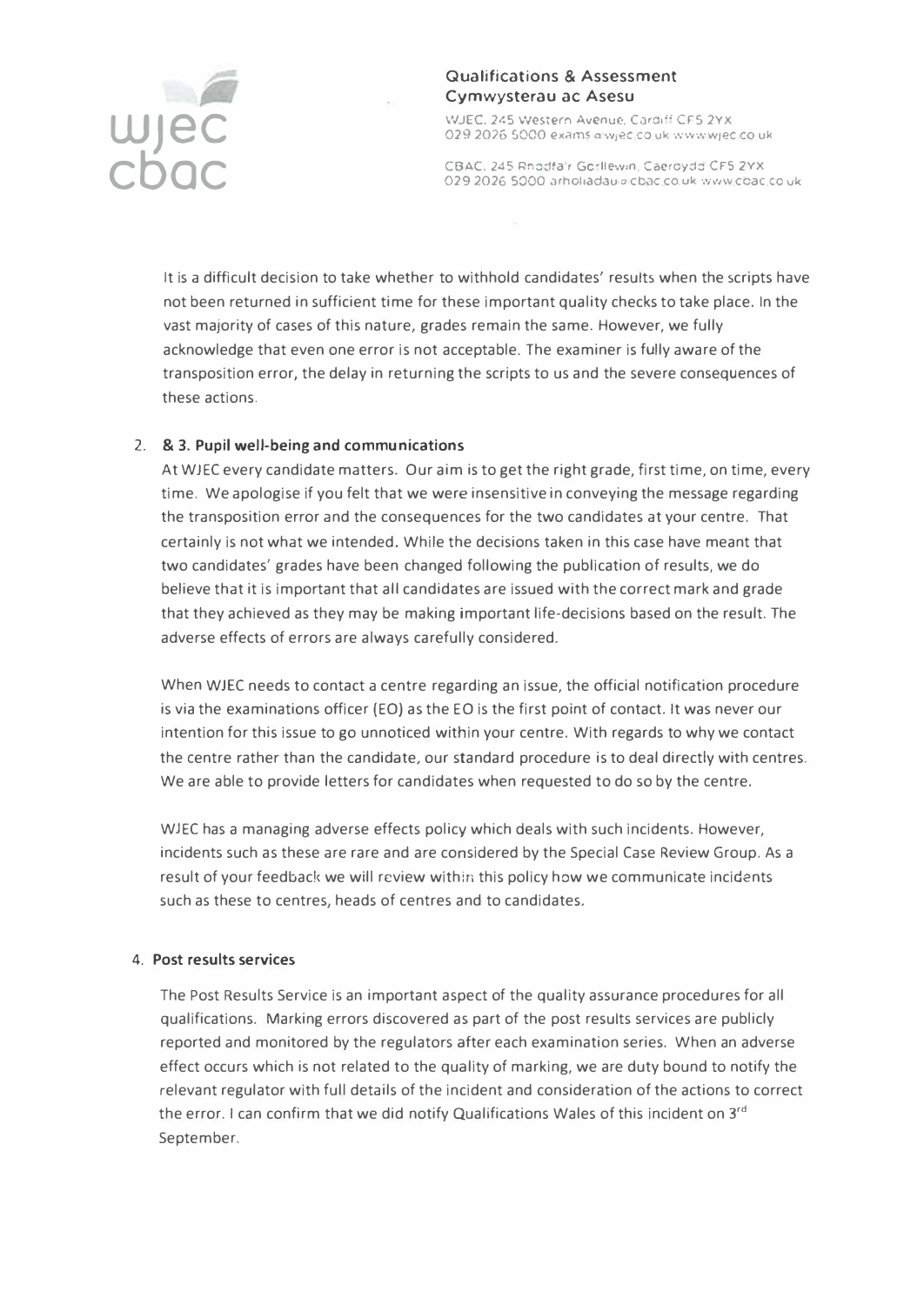

### **Qualifications & Assessment Cymwysterau ac Asesu**

WJEC. 245 Western Avenue. Cardiff CF5 2YX 029-2026 5000 exams a wiec co uk www.wiec.co.uk

CBAC. 245 Rhodfa'r Gorllewin, Caerdydd CF5 2YX. 029 2026 5000 arholiadau a cbac co uk www cbac co uk

It is with deep regret that despite the quality assurance processes WJEC has in place to safeguard against a transposition error leading to issuing an incorrect result, on this occasion the safeguard failed. On behalf of WJEC, I would like to apologise again for the distress that this has caused your centre and the candidates concerned. Following this incident, we will strengthen our procedures and processes as part of our cycle of continuous review and improvement. If you would like to discuss the matter further, either in person or via letter, please do not hesitate to contact myself again.

Yours sincerely,

Smettent

#### **Sally Melhuish**

Cyfarwyddwraig Gynorthwyol (Asesu, Ansawdd a Dylunio) Assistant Director (Assessment Quality and Design)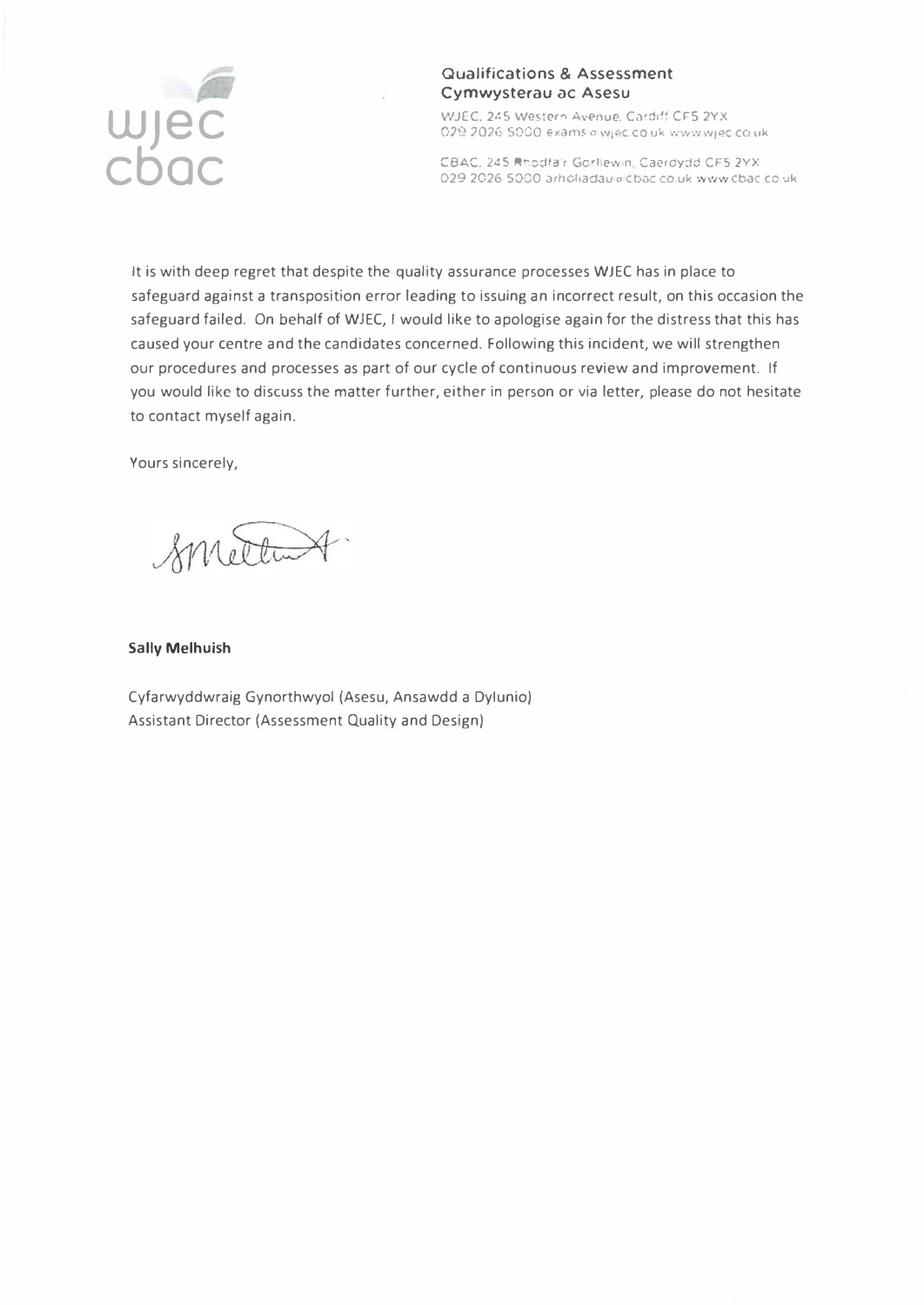# **Owen Smith MP**



**HOUSE OF COMMONS** 

LONDON SW1A 0AA

Roderic Gillespie Chief Executive, WJEC 245 Western Avenue **Cardiff** CFS 2YX

Our Ref: CB/OS6362

6 September 2018

Dear Mr. Gillespie,

# **Mrs. Bev Cheetham, Y Pant, Cowbridge Road, Talbot Green, Pontyclun, CF72 8YQ**

Please find enclosed a copy of a letter I have today received from my above-named constituent regarding the poor quality of service the school and its pupils have received from the WJEC.

I was deeply concerned to read about the error that occurred with two AS English papers and the impact this has had upon the students involved. I am even more concerned to read of the lack of action and attention given to the problem by the WJEC.

As such, I would greatly welcome your comments on the content of my constituent's letter and the issues raised therein.

Thank you for giving this matter your attention and I look forward to hearing from you shortly.

Yours sincerely,

Open Smitt

**Owen Smith MP**  Member of Parliament for Pontypridd

Enc.

**10 Market Street, Pontypridd, CF37 2ST owen.smith.mp@parliament.uk www.owensmithmp.co.uk Twitter @OwenSmith\_MP** *�-•• l'\4 •A""\ .. ,,. • ..,..\_�*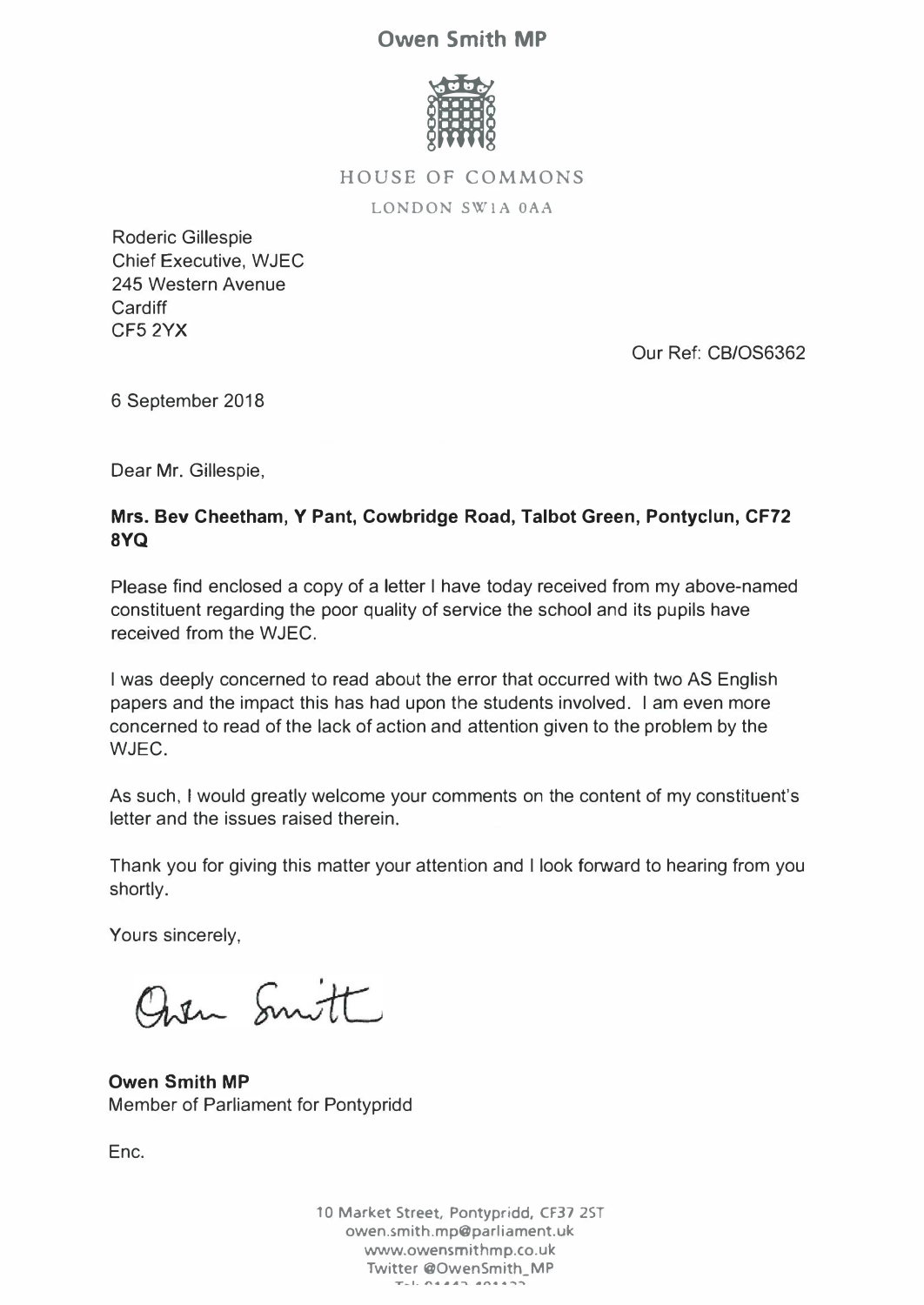Cc Mrs. Bev Cheetham Kirsty Williams AM - Cabinet Secretary for Education Mike Evans - Chair, WJEC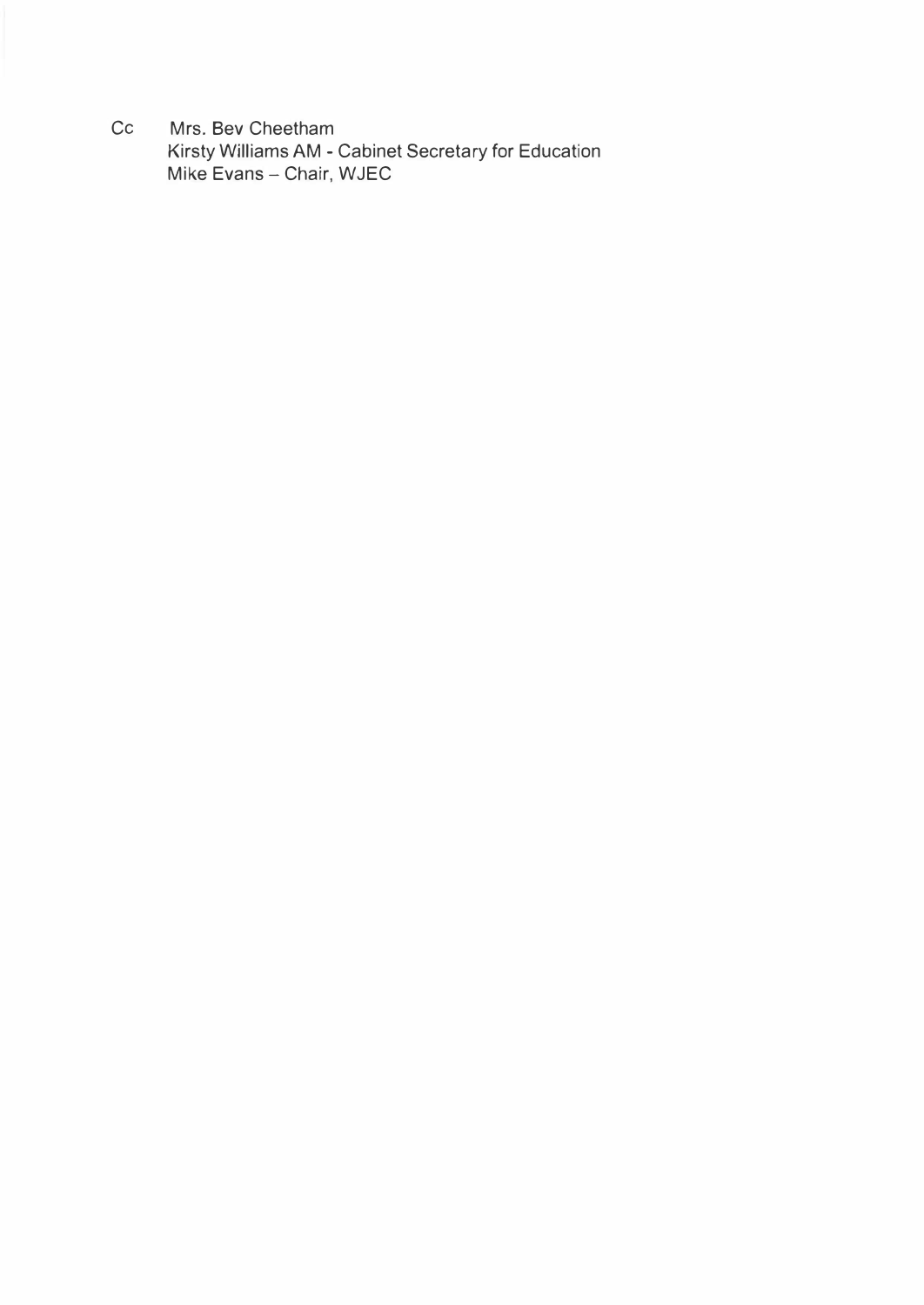

Cowbridge Road, Talbot Green, Pontyclun, CF72 8YQ **Ffon/Tel:** 01443 562250 **Gwefan/Website:** www.ypant.co.uk Ebost/E-mail:enquiries.ypantcomp@rctednet.net

6th September 2018

WJEC, 245, Western Avenue, Cardiff. CF52YX

Dear Sir / Madam,

# Summer Examinations AS English

I would like to register a formal complaint.

On 3rd September 2018, Mr Andrew Williams of the WJEC contacted our Examinations Officer by phone. He advised her that there had been an error on the recording of marks for two of our pupils - both with the surname

The examination officer was advised that the marks for the candidates had been mixed up and therefore one grade was going to go up and the other was going to go down. As WJEC had found the error they had to act upon it and make the changes. Our examination officer asked that he put this information in an email.

On 4/9 / 18, I rang and spoke with Mr Williams. Mr Williams explained that after scripts have been marked they are returned to WJEC and then the script is checked against the online mark. In this instance WJEC had not completed this check prior to the examination results being issued to candidates on the 16<sup>th</sup> August.

When this quality assurance check was eventually made, some weeks after the release of the examination grades, they had discovered that the marks had been entered for the wrong candidates meaning one candidate saw her grade plummet from and A to a C and the other, candidate moved from a C to a B.

We were instructed to check the system and reissue the grades.

As you can imagine we are totally dismayed at the whole affair. The candidate herself was heartbroken. WJEC had no regard for her mental health or wellbeing in ANY aspect of dealing with this. Indeed on Tuesday upon speaking to an Assistant Director the whole 'episode' was described as being 'unfortunate.'

> **Pennaeth** *I* **Headteacher:**  Mrs Bev Cheetham